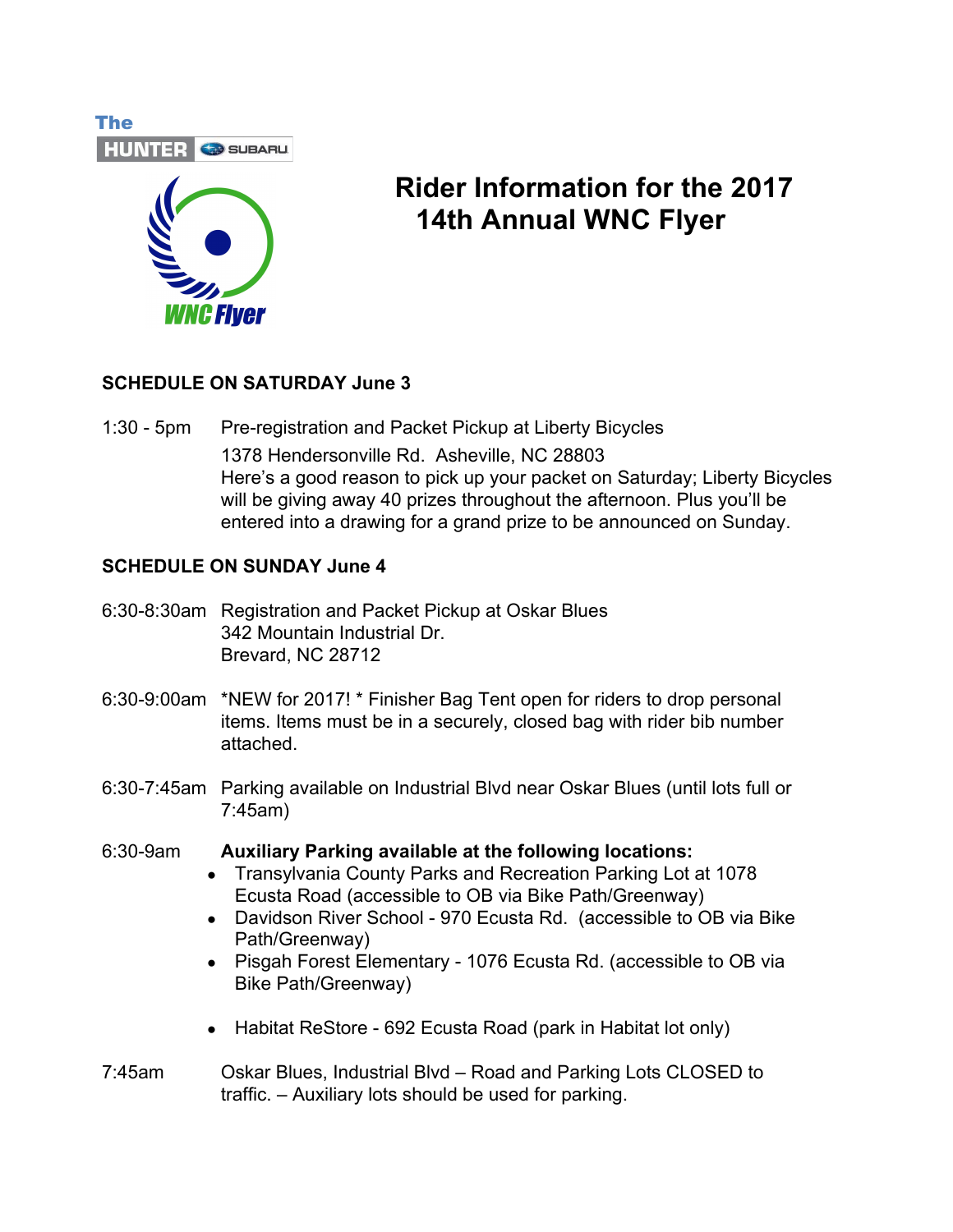- 7:45 am Rider Drop Off Zone CLOSED on Industrial Blvd. at TVS Parking Lot. *TVS (Transylvania Vocational Services, Inc.), 11 Mountain Industrial Drive, Brevard, NC 28712, This is at the beginning of the road to the brewery. Use this option if someone is dropping you off for the ride and you want to avoid the traffic going into the brewery.*
- 08:00am Century riders depart Oskar Blues
- 08:30am Metric Century riders depart Oskar Blues
- 08:45am Half Century (50 miles) riders depart Oskar Blues
- 09:00am Half Metric (31 Miles) riders depart Oskar Blues
- 9:05am Parking and Traffic re-opened at Oskar Blues and along Industrial Blvd.
- 11:00am Mayberry's Catered Lunch Begins at Oskar Blues
- 11:00 am [Advanced Bodywork and Wellness Group](https://www.facebook.com/advancedbodywork) offering after ride massages for \$1.00 per minute
- 11:30am The Dear Brother Band begins playing
- 12:00pm Beer available; complimentary first beer for all riders over 21 and Root Beer float shooters.
- 5:00pm Lunch/Dinner service ends

#### **Rider Cue Sheets and GPS for WNC Flyer Rides**

- **Century:** <https://ridewithgps.com/routes/20890925>
- Metric: <https://ridewithgps.com/routes/20881757>
- **Half Century:** <https://ridewithgps.com/routes/20906788>
- **Half Metric:** <https://ridewithgps.com/routes/20907494>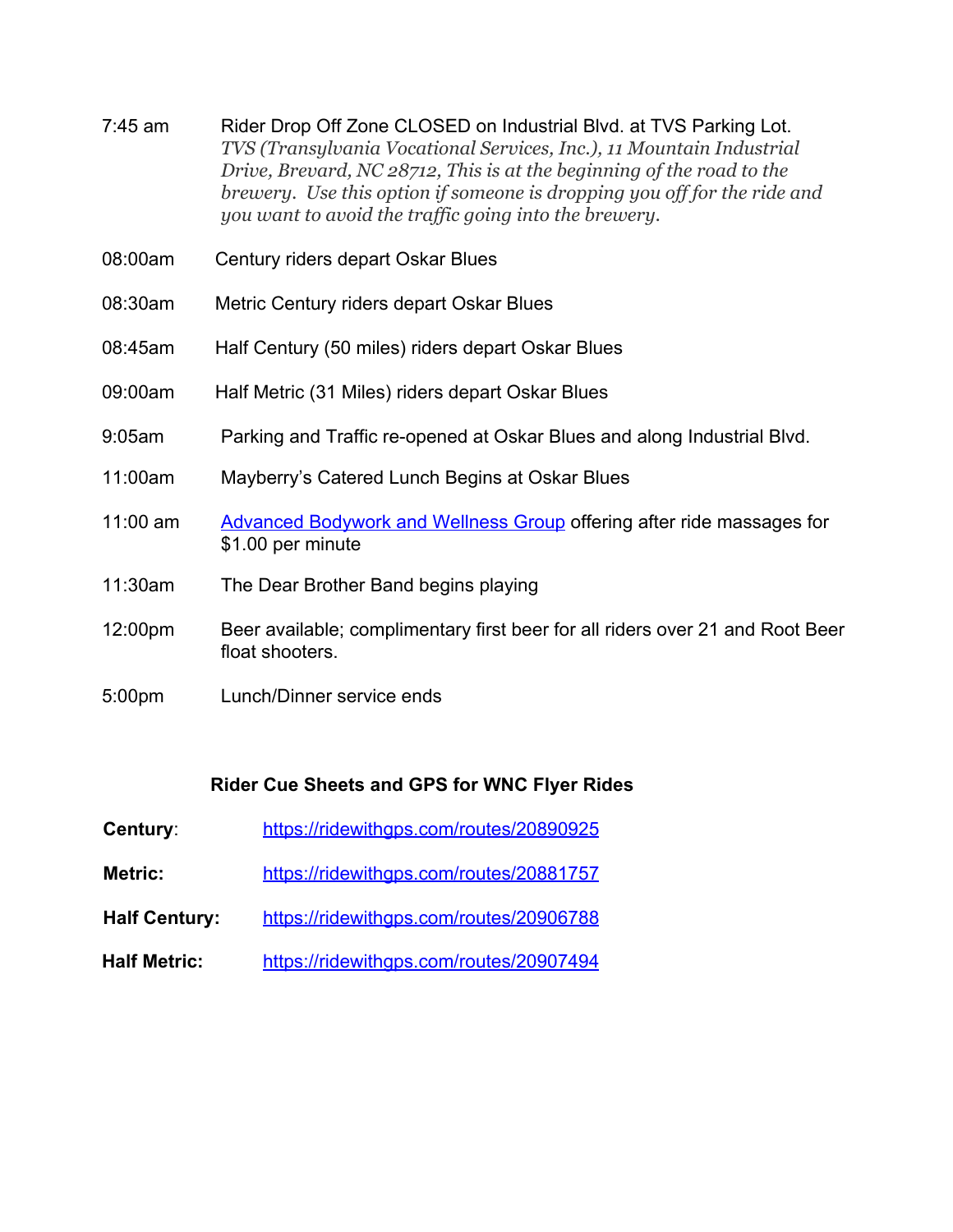#### **IMPORTANT INFORMATION FOR RIDERS**

We want you to enjoy this wonderful event, return home safe and sound, and minimize our impact on the community that shares the roads we use in the *WNC Flyer*.

- EMS and fire departments have been alerted and will able to provide EMS care should anyone be injured.
- Our SAG vehicles will have ham radios that can call for help even if your cell phone doesn't work, and you will be able to easily recognize them with flags, signs, and amber flashing lights.
- Every rest stop will have a Safety Marshal and a ham radio operator to help with safety.

Our goal is an event with no injuries, and no citations for traffic law violations by either cyclists or motorists. Every effort has been made to provide you a safe and enjoyable ride!

This is not a closed course. We are sharing the road with local residents who also have the right to use it.

The WNC Flyer is not a race and as such we do not report finishing time.

Please obey all traffic laws and observe all stop signs and traffic lights.

Please do not litter. There will be trash receptacles at all rest stops where you may deposit any trash. Please do not drop wrappings from energy bars and gels on the road.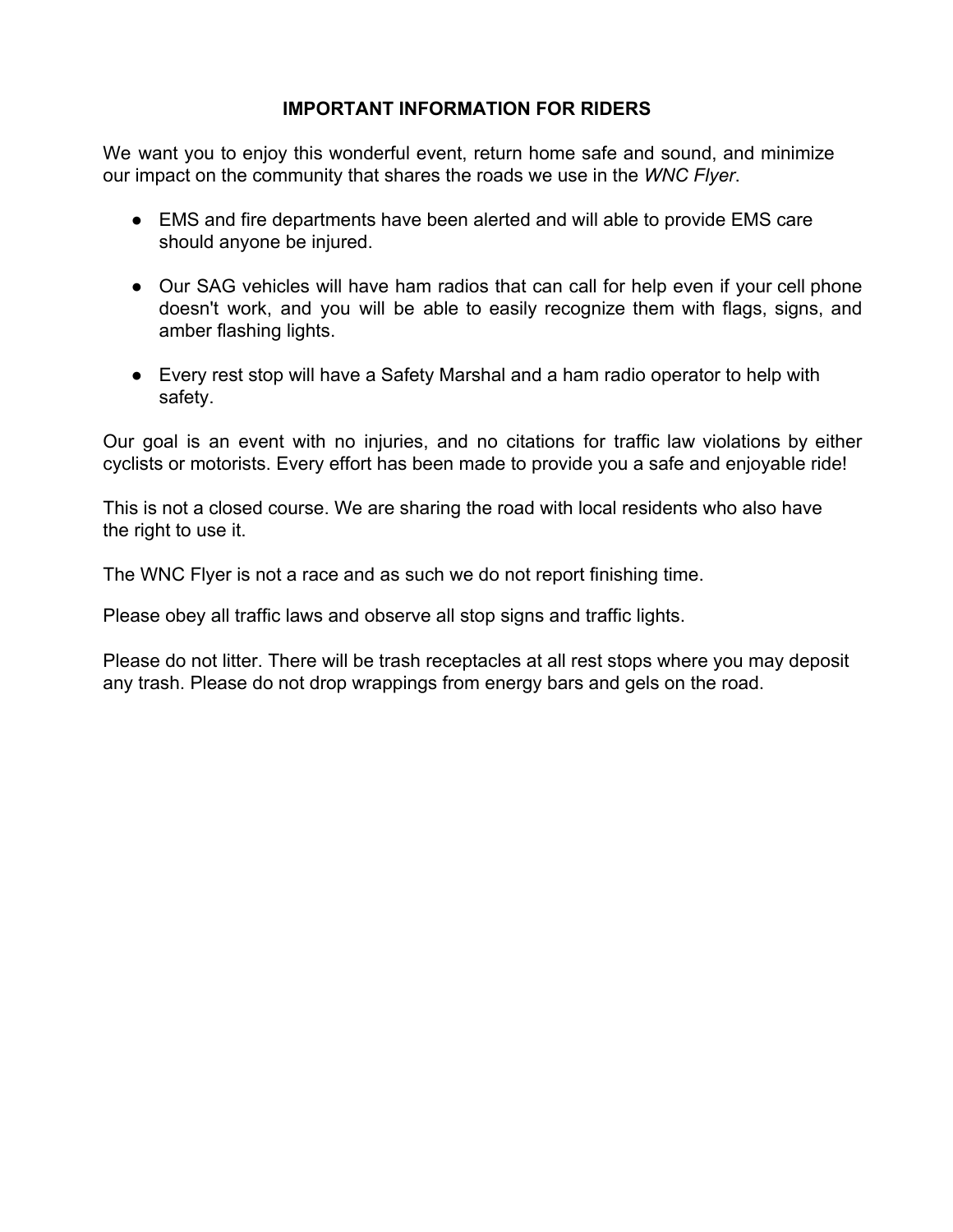#### **EVENT RULES**

For your own safety and the safety of others, there are rules you must follow:

- 1. You must wear an approved helmet.
- 2. You must wear a WNC Flyer bib, with the number visible from the back.
- 3. You must pull off the road to let emergency vehicles pass.
- 4. Please do not wear headphones or otherwise impede your hearing.
- 5. Please do not have personal SAG vehicles on the course. Personal SAG involves any vehicle which is on the course specifically to give you support, such as providing water, food and clothing. There just isn't enough room for additional vehicles.
- 6. Please obey the directions of Marshals, SAG Drivers, and all Law Enforcement and EMT vehicles:
	- a. Stop at intersections when directed to by Law Enforcement or Course Marshals – they are for your safety and to aid you in crossing intersections. They are not there to stop cars.
	- b. Stop at a rest stop and do not continue riding the course… when directed to by a Course Marshal – there may be a problem ahead.
	- c. Obey any other instructions this is for your safety and the safety of others.
- 7. The Event Director may halt the ride, delay the ride or prohibit any riders to proceed past a certain point due to severe weather, unsafe conditions or other emergencies. If it becomes necessary to delay or halt the ride, the Course Marshals will communicate this decision to you.
- 8. Please be polite, respectful, and calm with the public, whether on the bike, on foot, or in a vehicle – even if they are frustrated or verbal – please do not respond in kind. Hand gestures are not acceptable, no matter how "right" you may be.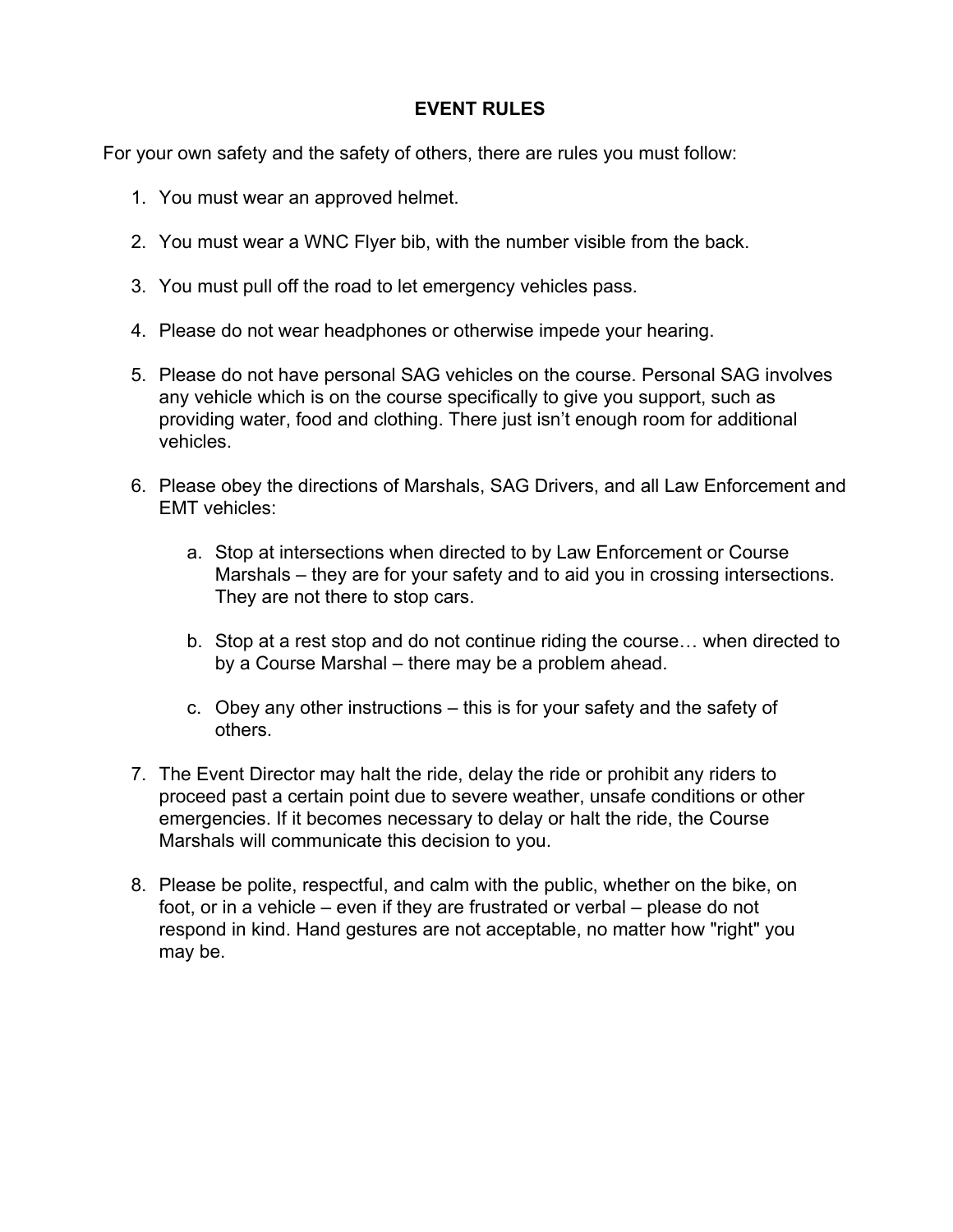#### **STATE LAWS**

In North Carolina bicyclists have the same rights and responsibilities as motor vehicles. Traffic laws will be enforced for cyclists, and law enforcement may issue citations to riders who break the law.

- 1. You must obey all traffic laws.
- 2. You must come to a full stop at stop signs, flashing red, or other traffic control devices.
- 3. You cannot block traffic by taking up the entire lane.
- 4. You must allow vehicles behind you to pass you by forming into a single file.
- 5. You must stay on your side of the double-yellow line at all times.
- 6. When you hear sirens and see lights, you must pull over to the side of the road and stop to allow emergency vehicles behind you to pass safely.

### **SAFETY TIPS**

- 1. Please be aware that there may be wildlife on the course. Please stay alert.
- 2. There may dogs on this course not all property owners control their dogs.
- 3. SAG vehicles and Course Marshals are in vehicles with flags and/or flashing amber lights.
- 4. Marshals will be at each rest stop, wearing high visibility vests. Any of these people can help you.
- 5. If you need non-emergency assistance, give a Thumbs Down to SAG vehicles.
- 6. In case of an emergency
	- Call 9-1-1
	- And then SAG at (828) 290-2695
- 7. Your cell phone may not work in some locations as some of the course is beyond cell service.
- 8. SAG Vehicles and Rest Stops have Ham radios to report emergencies. Most Marshals can get help via Ham radio, so just ask.